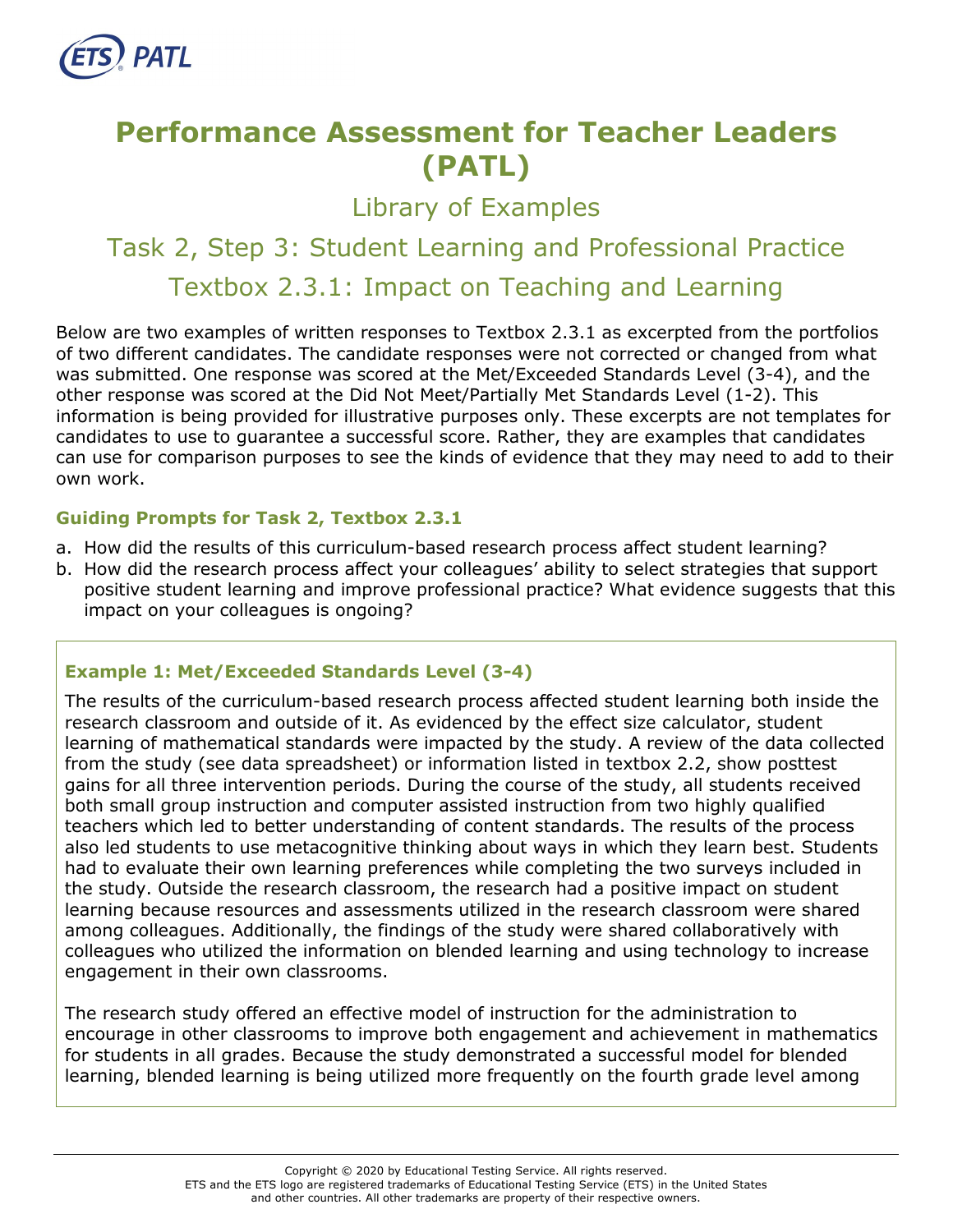## **Example 1: Met/Exceeded Standards Level (cont'd.)**

the teachers who worked and collaborated with the teacher researcher and her co-teacher. This fact is evidenced by the increase in instances where teachers are checking out laptops from the media center for blended learning. Blended learning is also being utilized more frequently in the after school tutorial program offered in our school because one of the colleagues that collaborated on the research project leads the tutorial program and encourages all tutorial teachers to use blended learning.

### **Refer to the [Task 2](http://gace.ets.org/s/pdf/gace_teacher_leadership_assessment_task_2_rubric.pdf) Rubric and ask yourself:**

In the candidate's analysis, where is there evidence of the following?

- The curriculum-based research process's effect on student learning
- The effect of the research process on colleagues' ability to select strategies that support positive student learning and that improve professional practice
- The impact of the research process on professional learning is ongoing

Why is the candidate's response *appropriate* and *aligned?*

## **Example 2: Did Not Meet/Partially Met Standards Level (1-2)**

With less than one-third of students demonstrating proficient writing skills, writing is a major area of concern for schools across the United States. Therefore, it is imperative that educators implement research-based instructional practices that increase the writing achievement of all students. Although computer-based instruction has been shown to increase student writing achievement, the findings from our research study did not show an increase in achievement for students in the Computer-Based Instruction Class. Comparisons of the preassessment results and postassessment results indicated lower achievement after participation in the intervention. Significant improvements in attitude toward writing and student engagement were not shown for the students in the Computer-Based Instruction Class.

### **Refer to the [Task 2](http://gace.ets.org/s/pdf/gace_teacher_leadership_assessment_task_2_rubric.pdf) Rubric and ask yourself:**

In the candidate's analysis, where is there evidence of the following?

- The curriculum-based research process's effect on student learning
- The effect of the research process on colleagues' ability to select strategies that support positive student learning and that improve professional practice
- The impact of the research process on professional learning is ongoing

Why is the candidate's response *minimal* and *disconnected?*

### **Suggestions for Using These Examples**

After writing your own rough draft response to the guiding prompts, ask the question, "Which parts of these examples are closest to what I have written?" Then read the 4 levels of the matching rubric (labeled with the textbox number) and decide which best matches your response. Use this information as you revise your own written commentary.